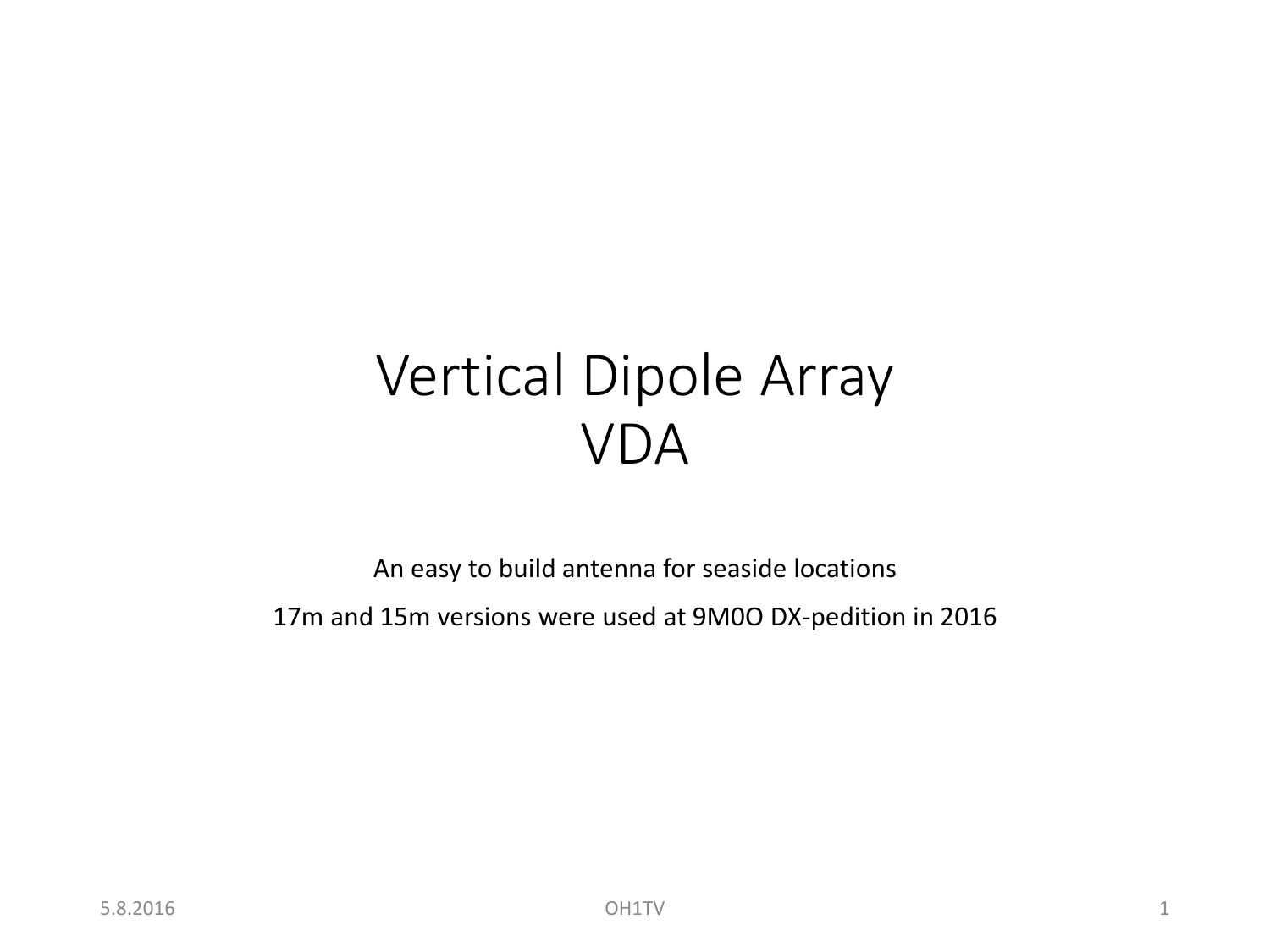

#### 15m VDA at 9M0O in 2016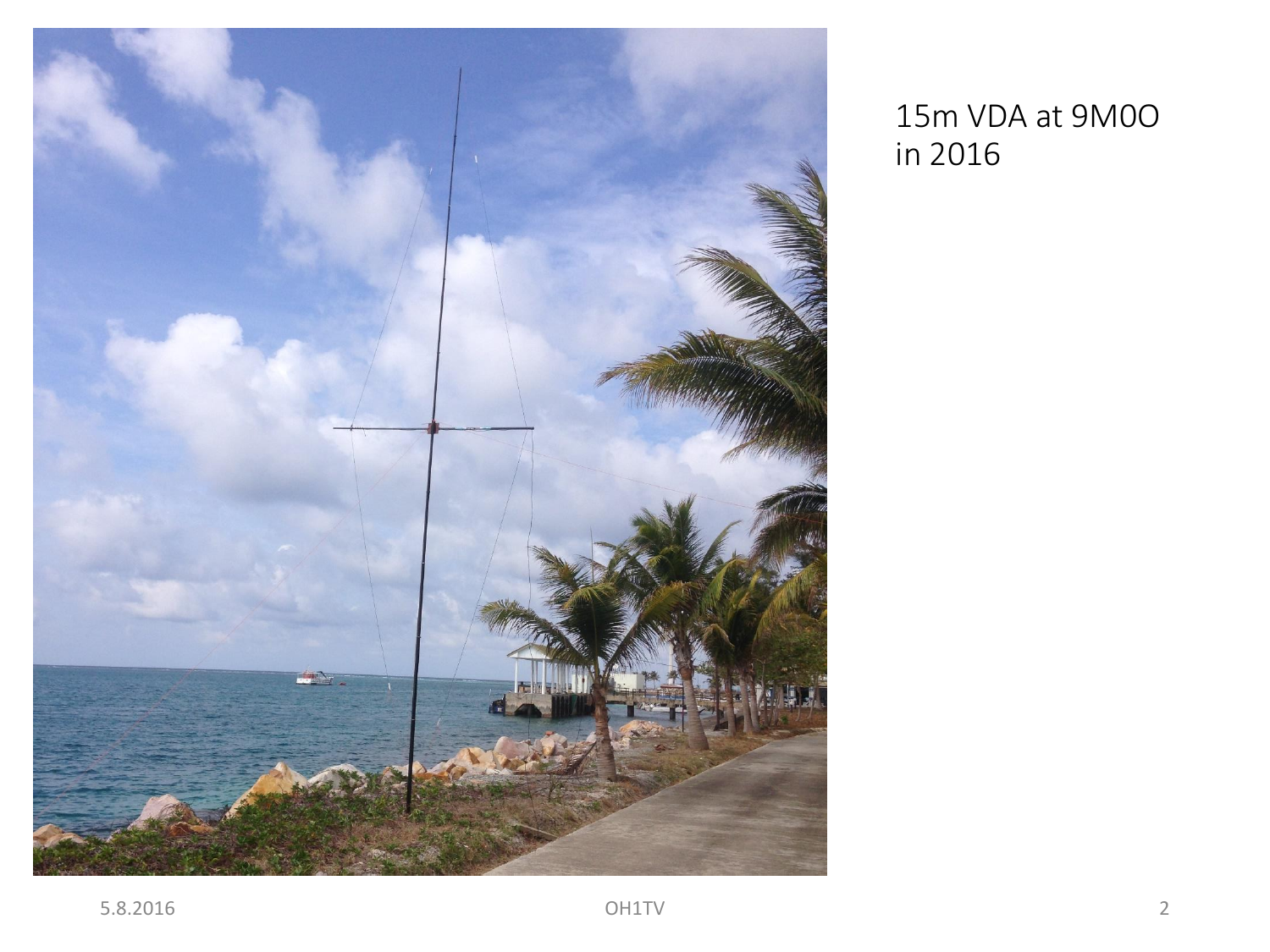#### Vertical Dipole Array, the concept

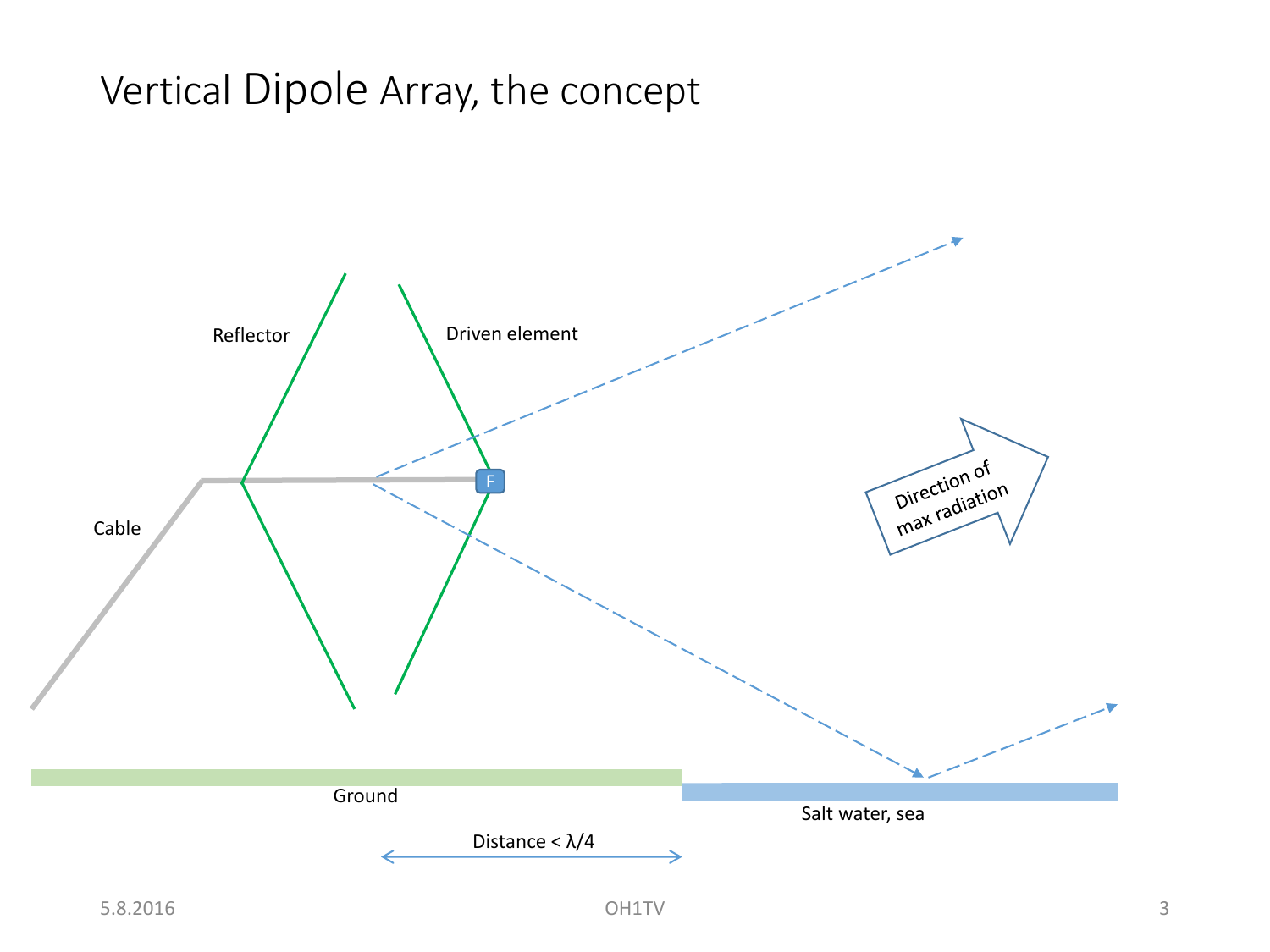### Radiation pattern in vertical plan, 5m from shore line

#### **Total Field**

**EZNEC Pro/4** 



- Seaside instalation assumed.
- Antenna on average soil (0.005S and  $E=13$ ) but shore line is in front of the antenna, at 5m distance, 1m lower. Water conductivity 2S and  $E=80$
- Boom 6.4m above the ground

| 14.1 MHz |  |  |  |
|----------|--|--|--|
|          |  |  |  |

| <b>Elevation Plot</b><br>Azimuth Angle<br>Outer Ring | $0.0$ deg.<br>9.8 dBi                                                                                                                  | Cursor Elev 7.0 deg.<br>Gain | $9.8$ dBi<br>$0.0$ dBmax |
|------------------------------------------------------|----------------------------------------------------------------------------------------------------------------------------------------|------------------------------|--------------------------|
| Beamwidth<br>Sidelobe Gain<br>Front/Sidelobe         | Slice Max Gain 9.8 dBi @ Elev Angle = 7.0 deg.<br>19.7 deg.; -3dB @ 1.6, 21.3 deg.<br>$-4.76$ dBi @ Elev Angle = 60.0 deg.<br>14.56 dB |                              |                          |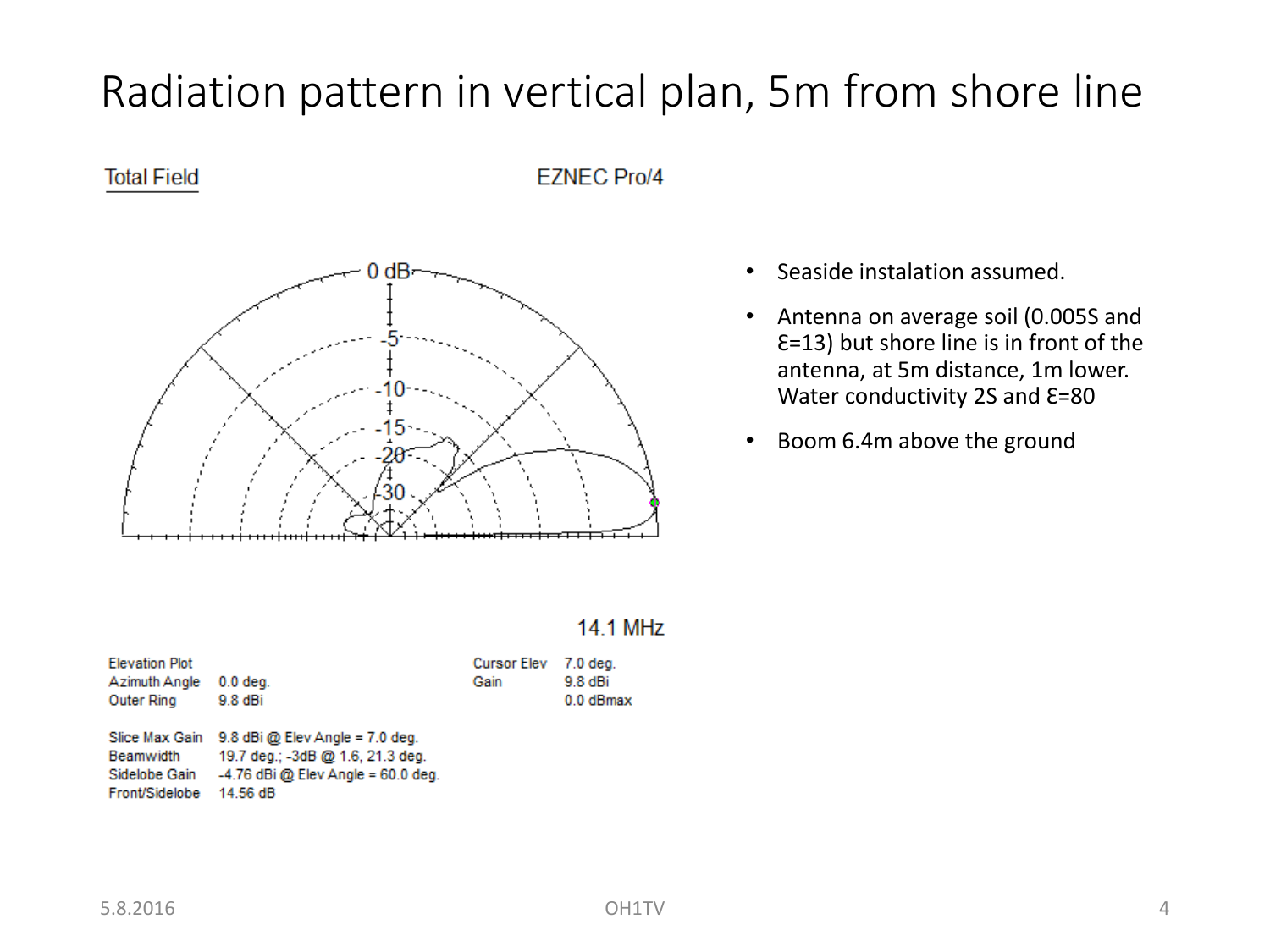### But, if the same antenna is above average soil…

#### **Total Field**

**EZNEC Pro/4** 



- Without the influence of salt water antenna gain is 5.4dB less and angle of radiation 10 degrees higher
- Horizontal antenna would be better is this case

#### 14.1 MHz

| <b>Elevation Plot</b> |                                                  | <b>Cursor Elev</b> | 17.0 deg. |
|-----------------------|--------------------------------------------------|--------------------|-----------|
| Azimuth Angle         | $0.0$ deg.                                       | Gain               | 4.38 dBi  |
| Outer Ring            | 4.38 dBi                                         |                    | 0.0 dBmax |
|                       |                                                  |                    |           |
|                       | Slice Max Gain 4.38 dBi @ Elev Angle = 17.0 deg. |                    |           |
| Beamwidth             | 26.3 deg.; -3dB @ 6.8, 33.1 deg.                 |                    |           |
| Sidelobe Gain         | $-19.78$ dBi @ Elev Angle = 164.0 deg.           |                    |           |
| Front/Sidelobe        | 24.16 dB                                         |                    |           |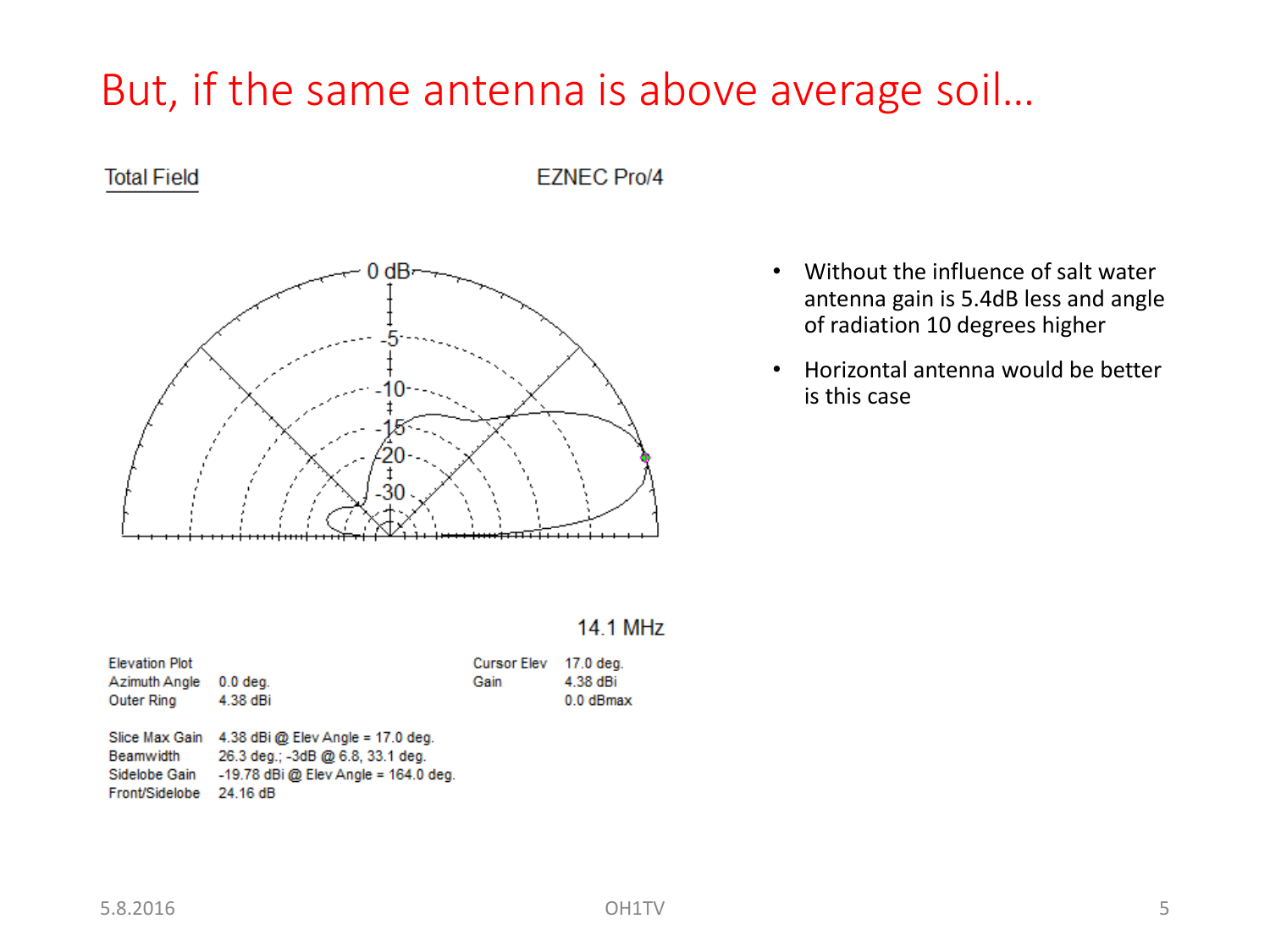### Radiation pattern in horizontal plan, elevation angle 7deg, 5m from shore line



- Seaside installation assumed.
- Antenna on average soil (0.005S and  $E=13$ ) but shore line is in front of the antenna, at 5m distance, 1m lower. Water conductivity 2S and  $E=80$
- Boom 6.4m above the ground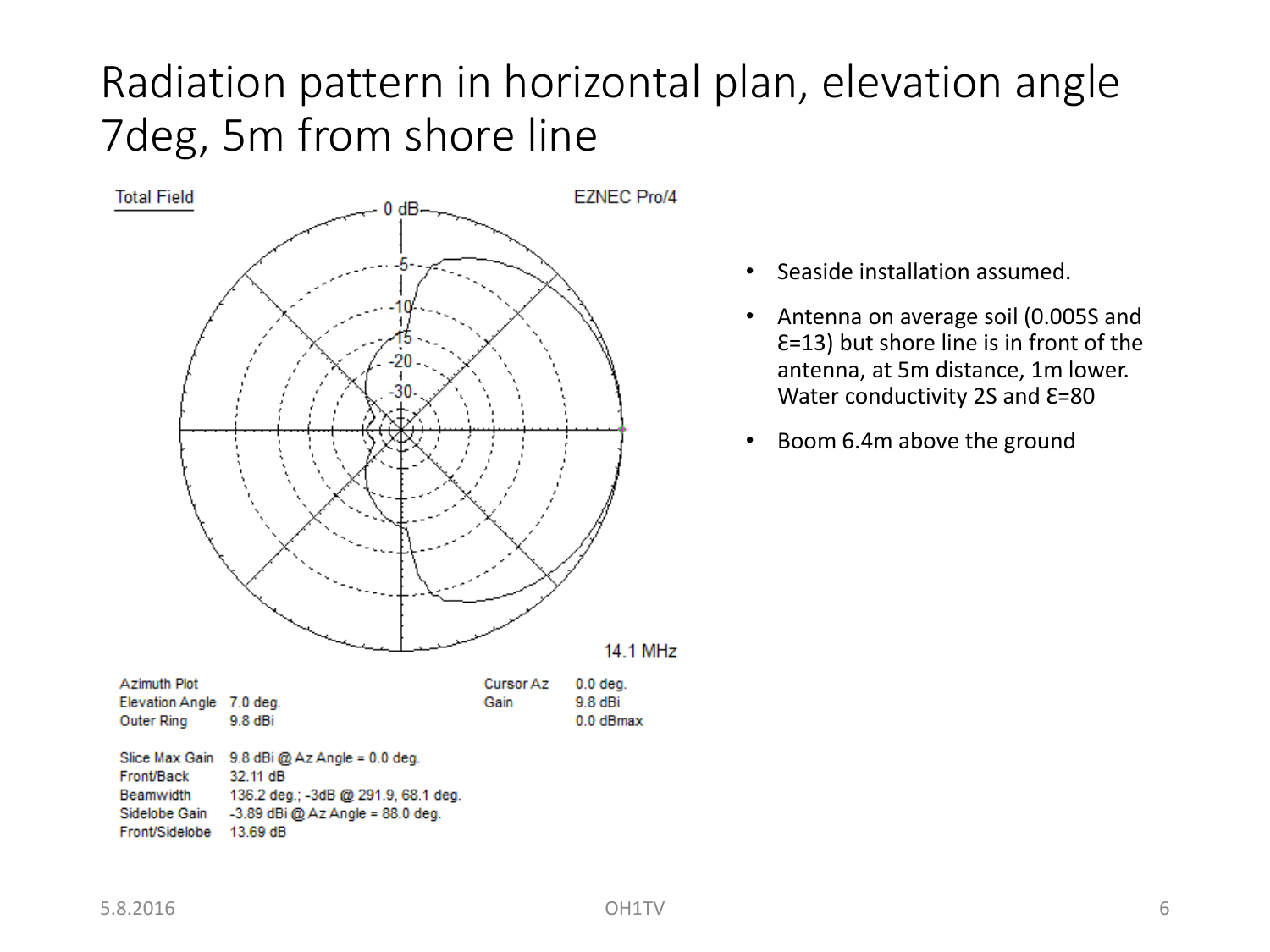### SWR, 20m band

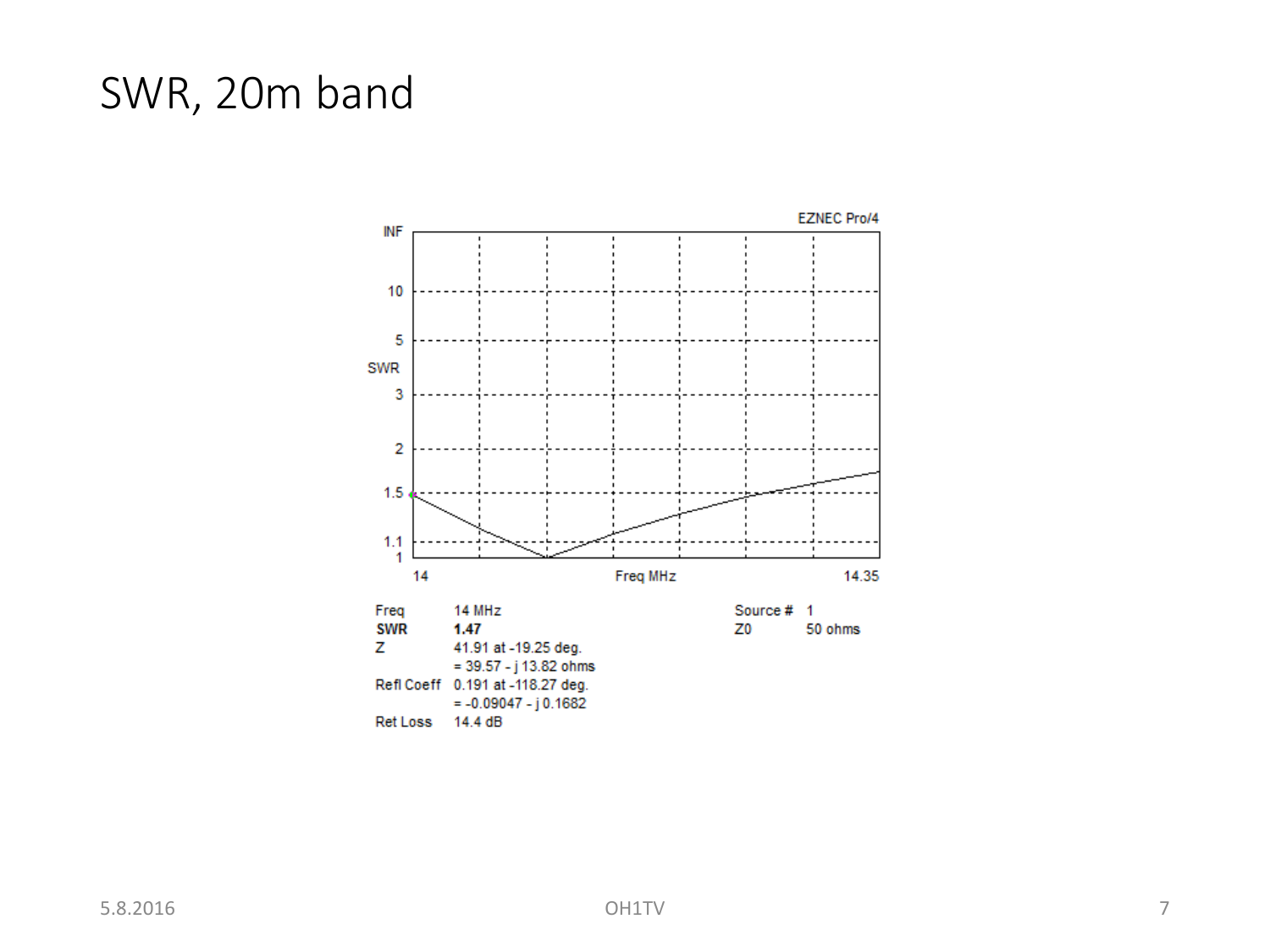#### VDA 20m, wire: Nevada Kevlar 32 D



- R1=R2=5054mm
	- R1+R2=10108mm
- D1=D2=4803mm
- H1=6400mm (boom level)
- H2=50mm (rope point)
- H3=12750mm (rope point)
- S=1750mm (spacing=2S)
- dR=407mm
- dD=473mm
- F=feed point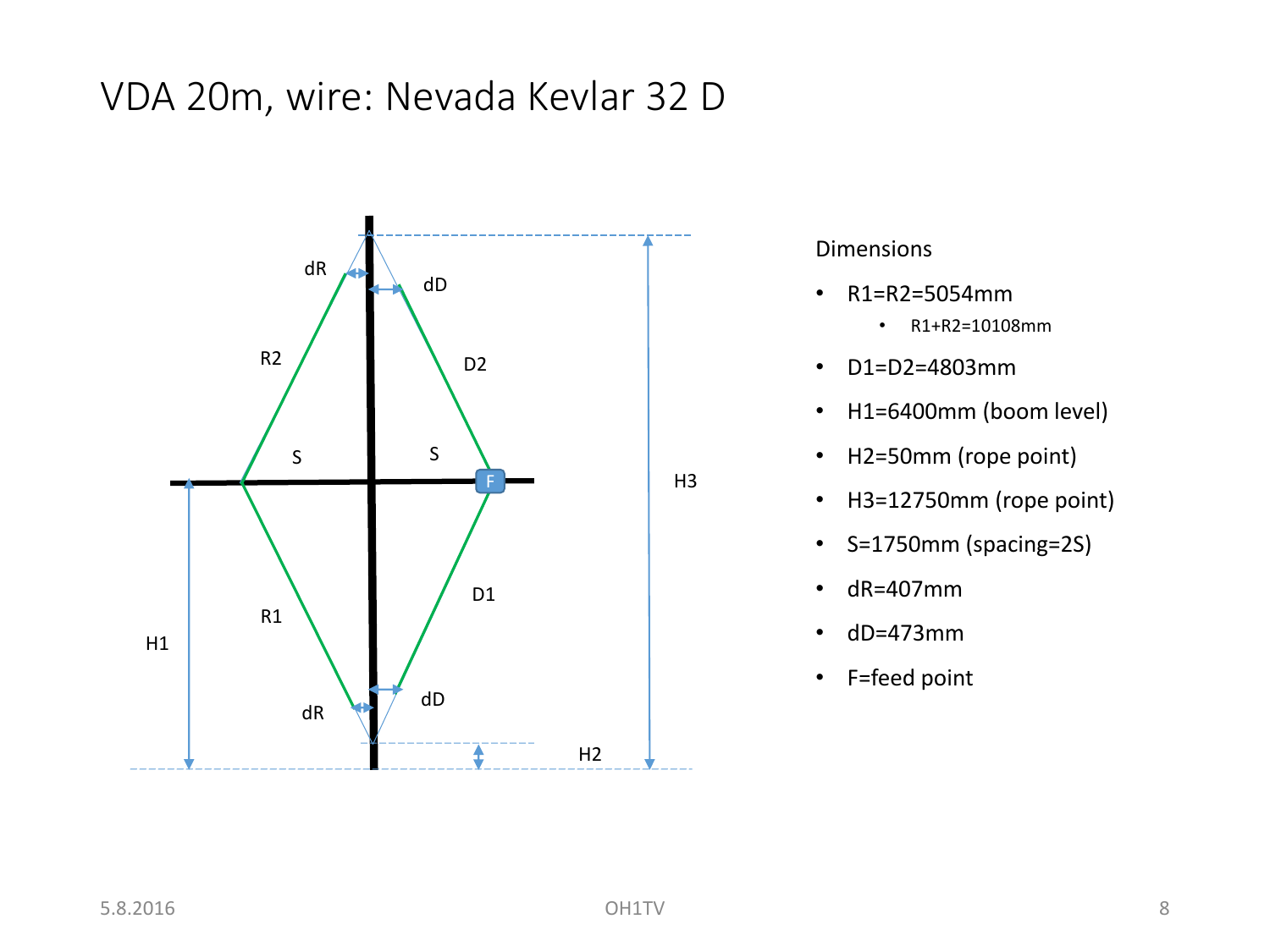#### Wire end isolators





Isolator material: plastics or Pertinax

Do not use eggs or otherwise bend the wire ends as this will change tuning, requires different dimensions.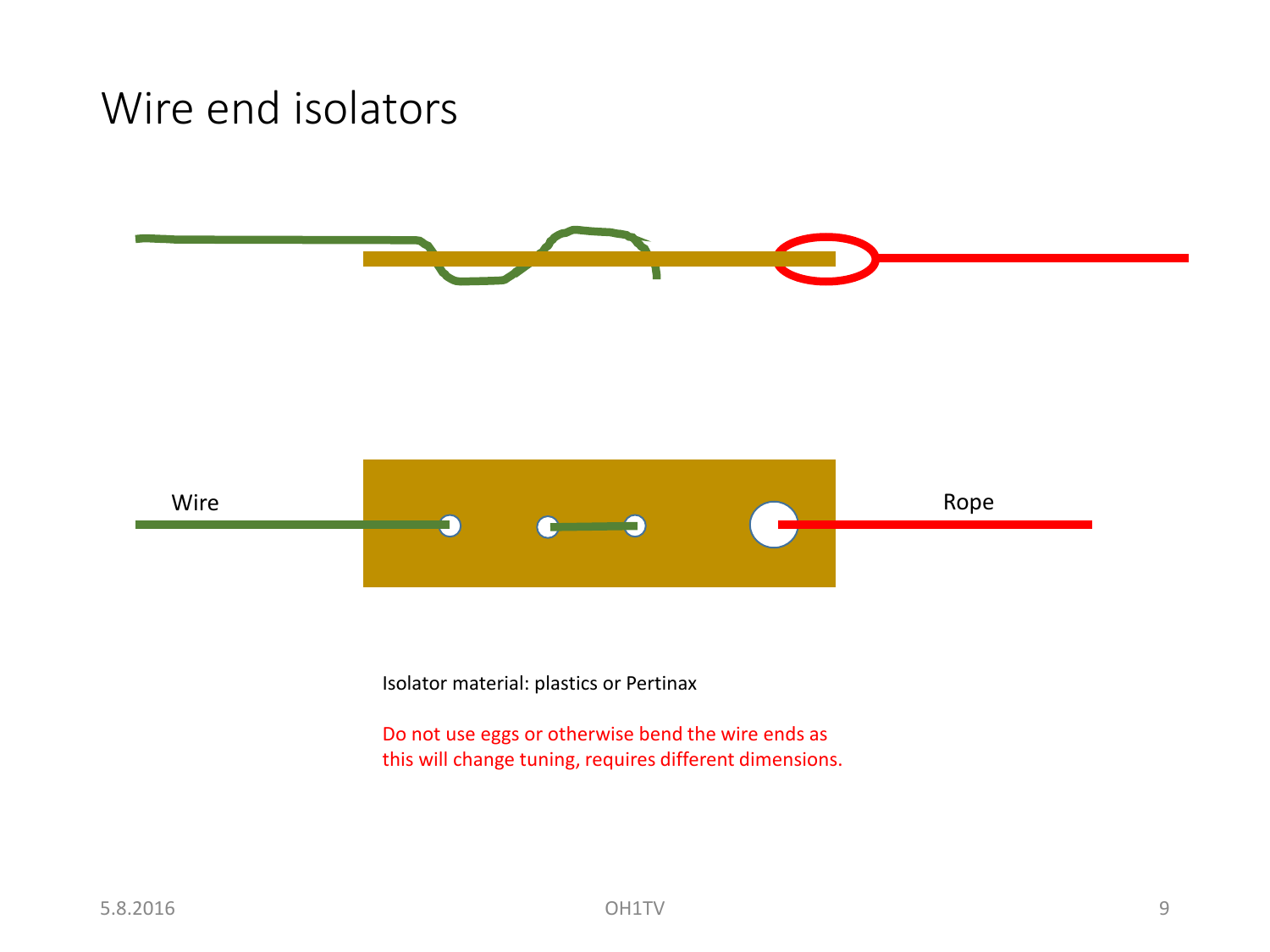#### Boom to mast bracket



I have used 5mm thick Pertinax plate as bracket material but any stiff enough material is ok.

Cable ties can be used to fasten mast and boom to the mounting bracket

Good masts are available for example from Spiderbeam. For the boom a glass fiber fishing rod is excellent.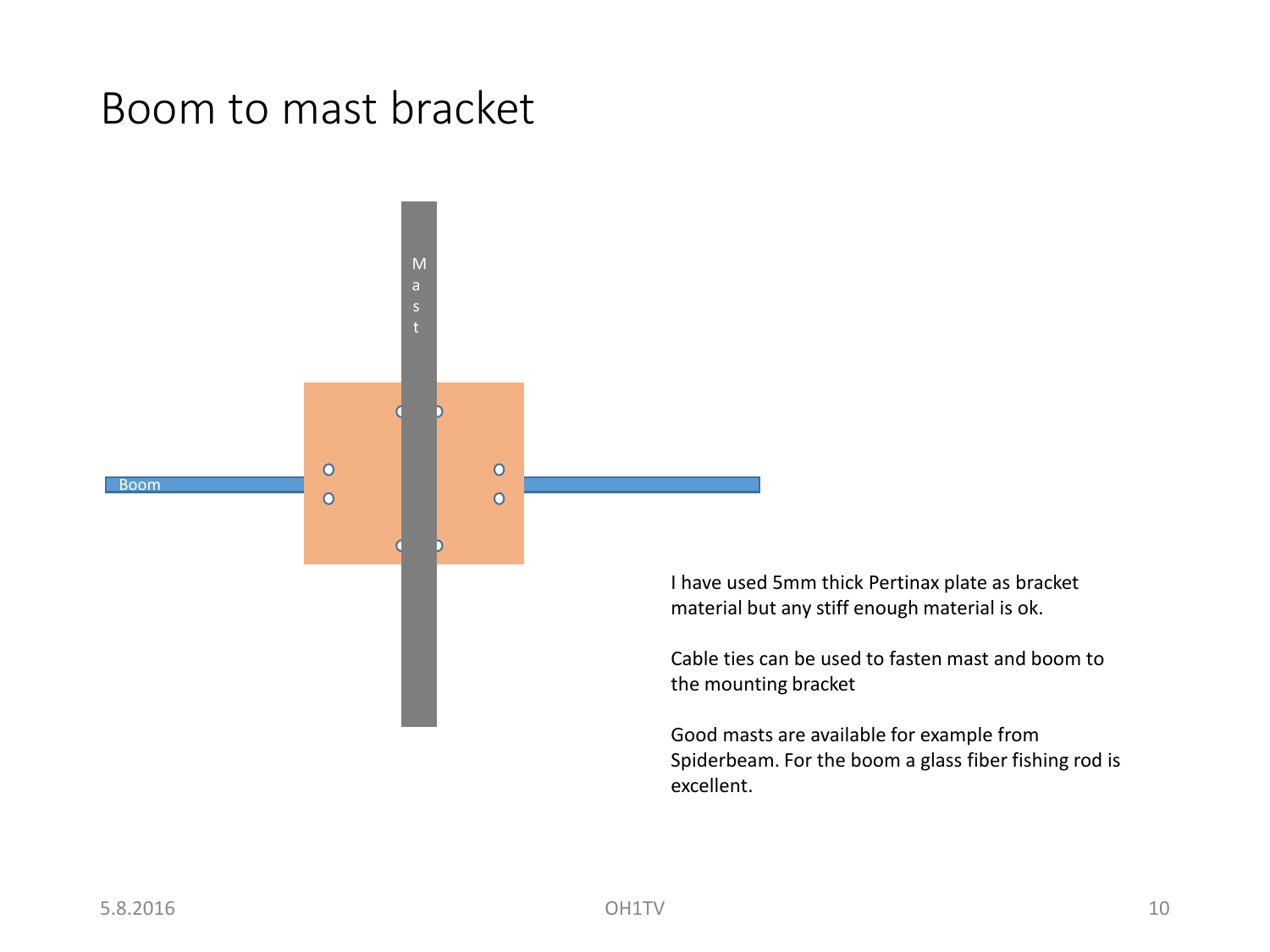#### Some notes

- Wire lengths R and D are from the boom center line.
- My suggestion is that wire ends are not bent around an egg or so. The dimensions are not valid in such a case.
- Good choice for the driven element center isolator is a commercial isolator with UHF-connector. The coax center conductor is connected to the upwards going wire.
- Current balun is at least 3 pcs Amidon FB-43-1020 or similar on the coax cable next to the feed point.
- Cable route to the feed point is from the back of reflector, along the boom. Cable influence is then minimal.
- An easy way to fine tune SWR is to adjust distance between element lower ends.
	- Bringing them closer to each other resonant frequency goes downwards, and the opposite
- Cable ties are good for temporary installations. They fix everything in this antenna.
- Spiderbeam telescoping masts are good for this antenna. Fishing rod is good for the boom.
- **Salt water** makes angle of radiation low. Also losses in ground reflection are low and antenna gain therefore close to 10dBi.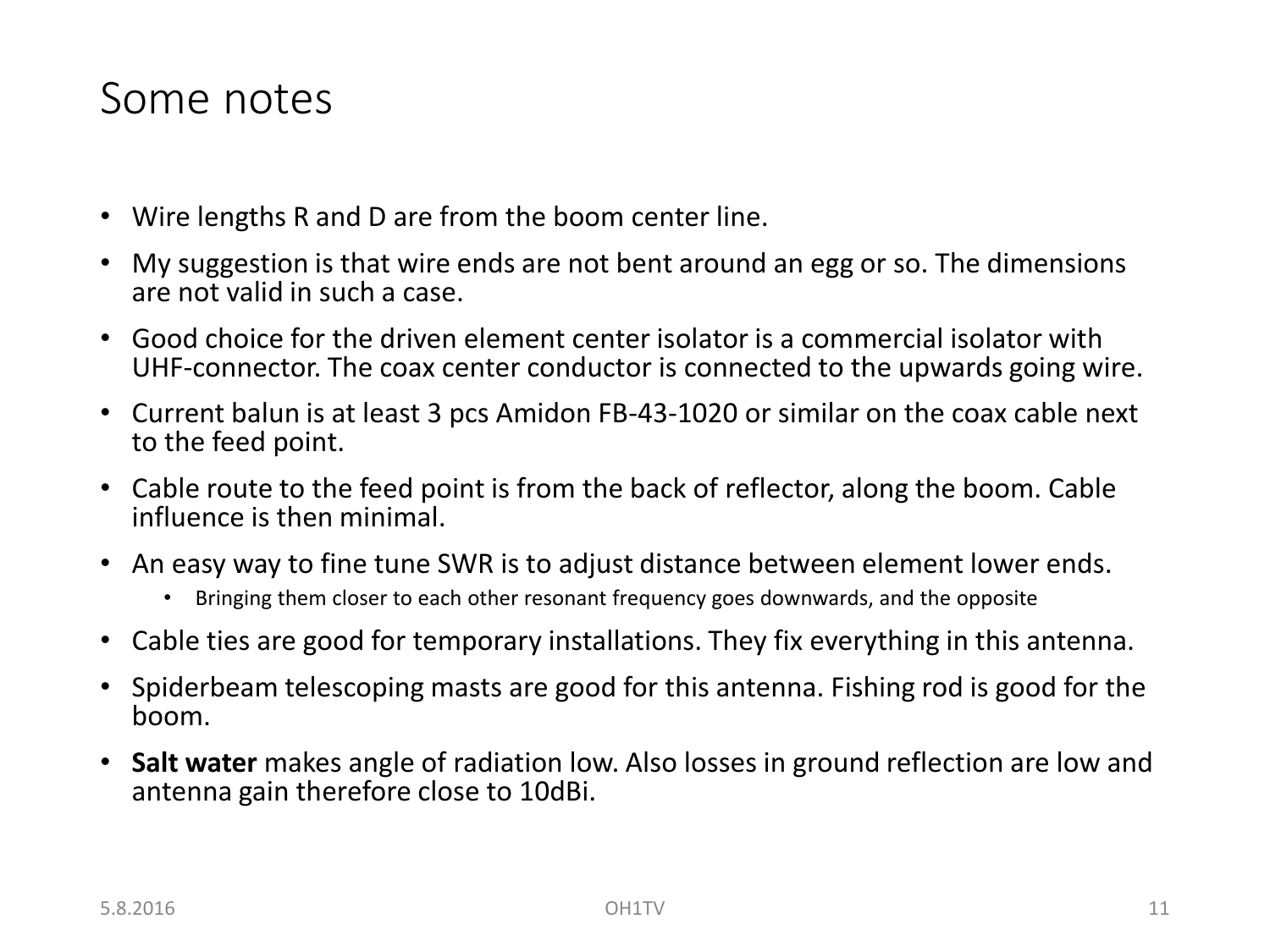# Other bands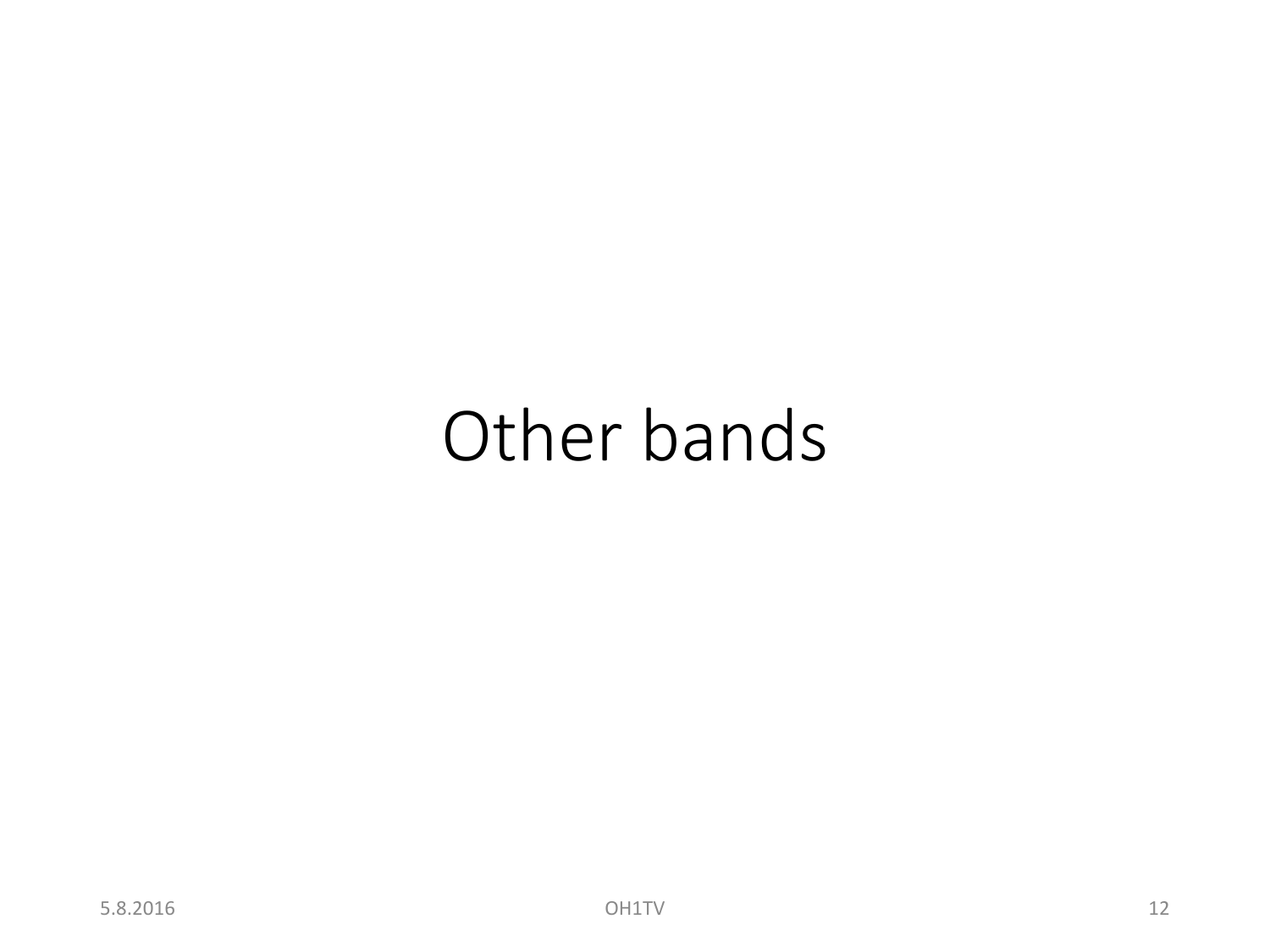VDA 17m, wire Nevada Kevlar 32 D



- R1=R2=3923mm
	- R1+R2=7846mm
- D1=D2=3725mm
- H1=5100mm
- H2=180mm
- H3=10020mm
- S=1340mm
- dR=308mm
- dD=362mm
- F=feed point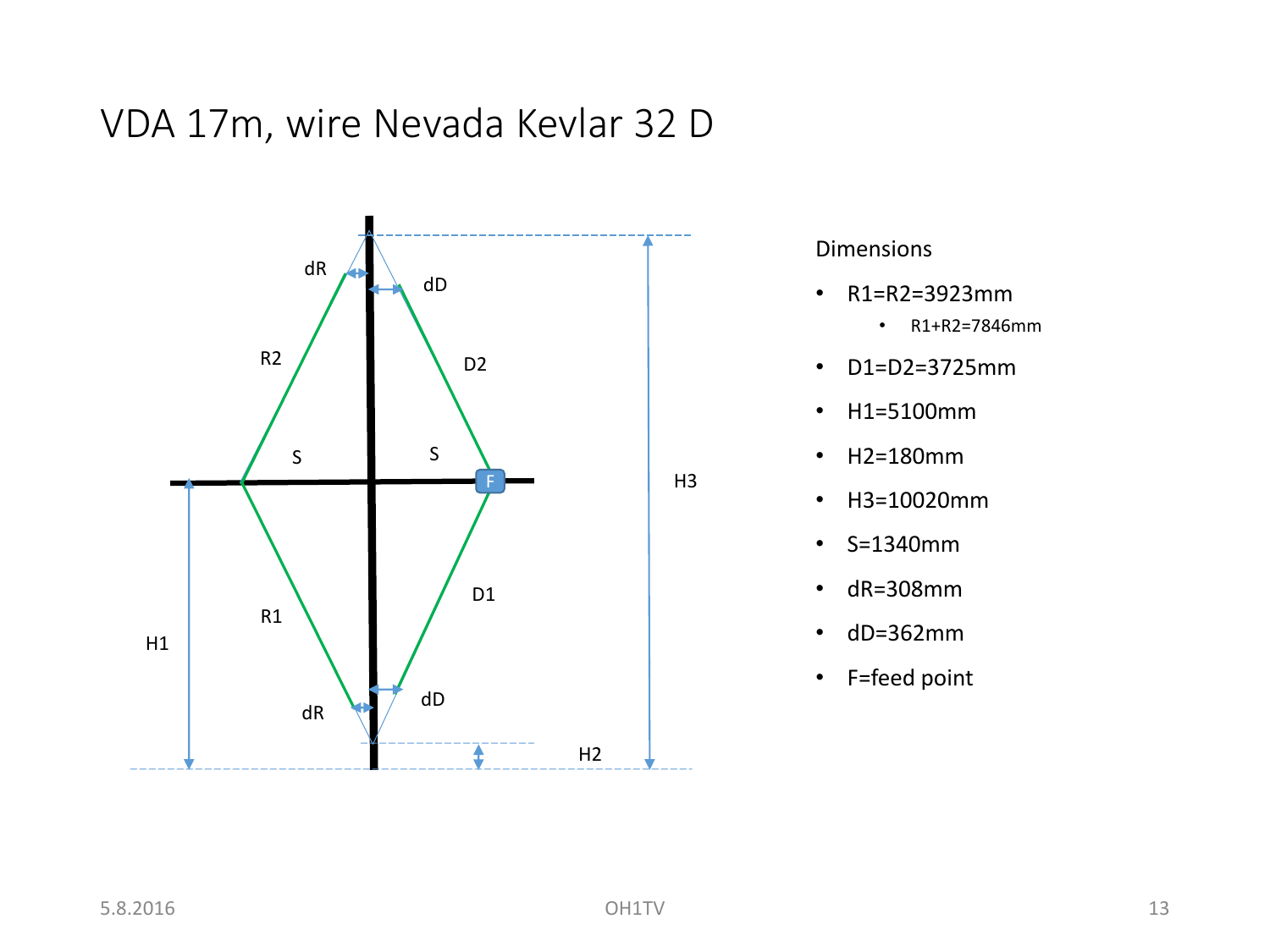VDA 15m, wire Nevada Kevlar 32 D



- R1=R2=3347mm
	- R1+R2=6694mm
- D1=D2=3180mm
- H1=4500mm
- H2=265mm
- H3=8735mm
- S=1200mm
- dR=287mm
- dD=333mm
- F=feed point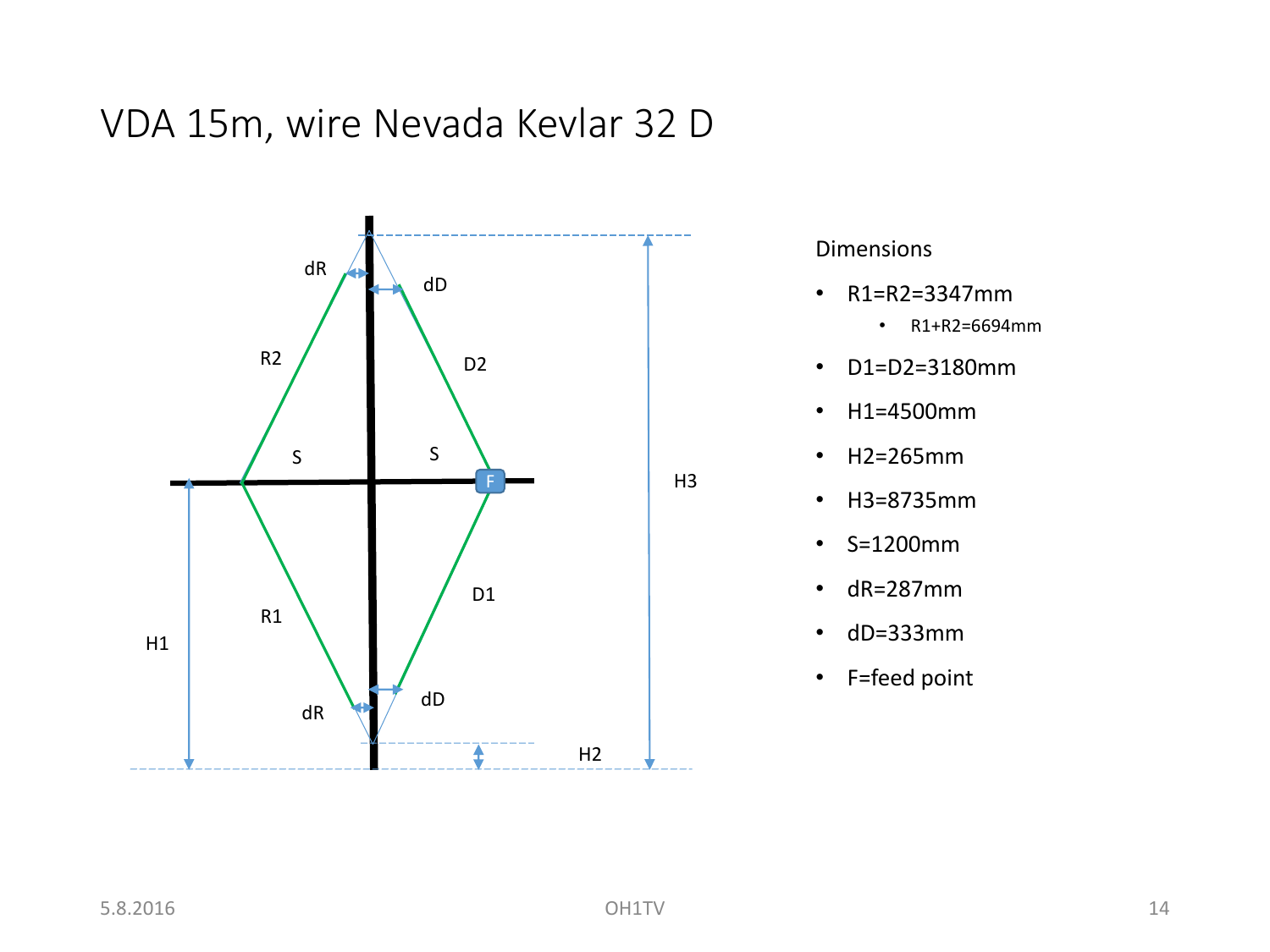VDA 12m, wire Nevada Kevlar 32 D



- R1=R2=2854mm
	- R1+R2=5708mm
- D1=D2=2708mm
- H1=4100mm
- H2=265mm
- H3=7935mm
- S=990mm
- dR=277mm
- dD=313mm
- F=feed point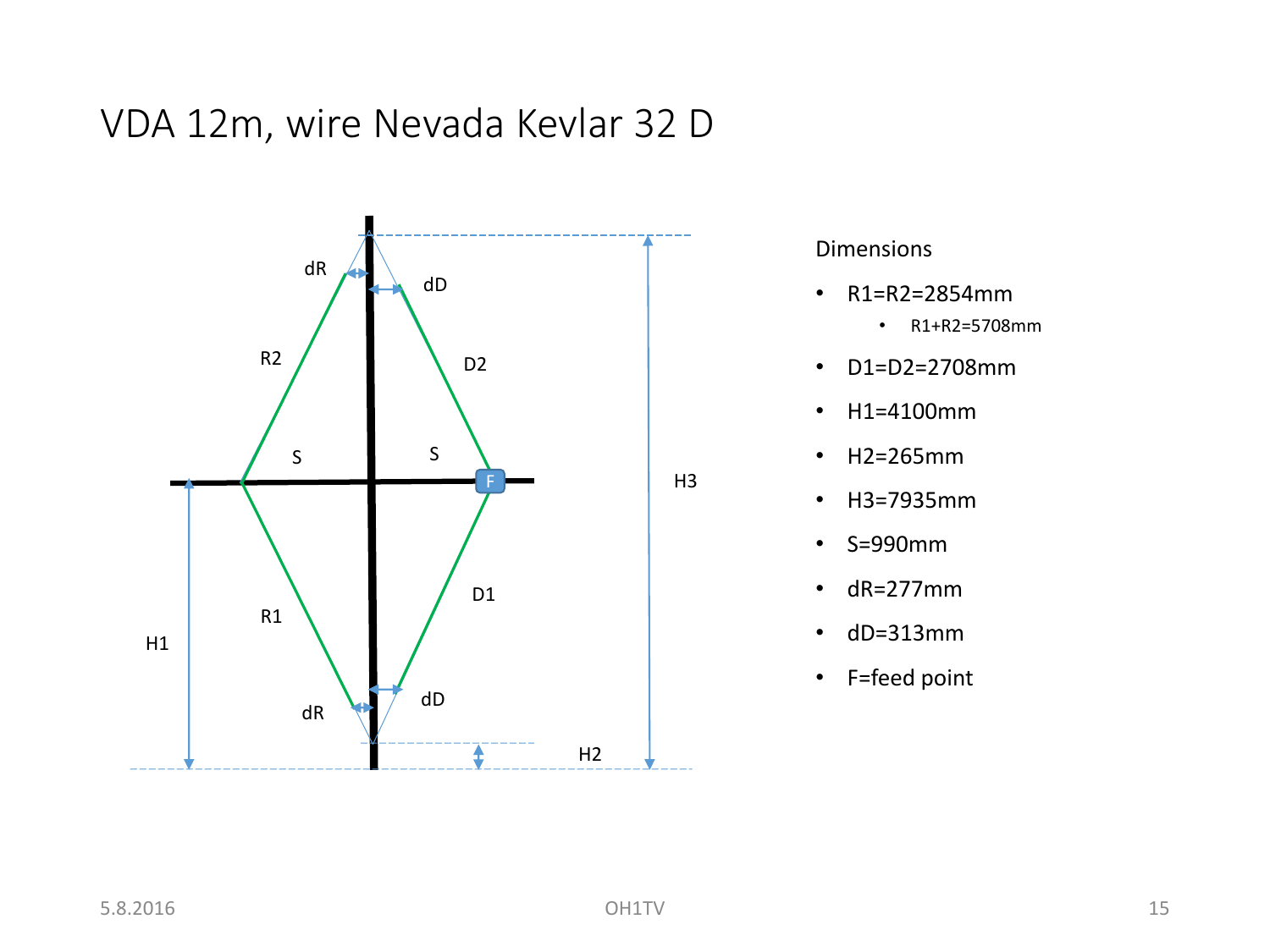VDA 10m, wire Nevada Kevlar 32 D



- R1=R2=2501mm
	- R1+R2=5002mm
- D1=D2=2369mm
- H1=3500mm
- H2=180mm
- H3=6820mm
- S=870mm
- dR=235mm
- dD=270mm
- F=feed point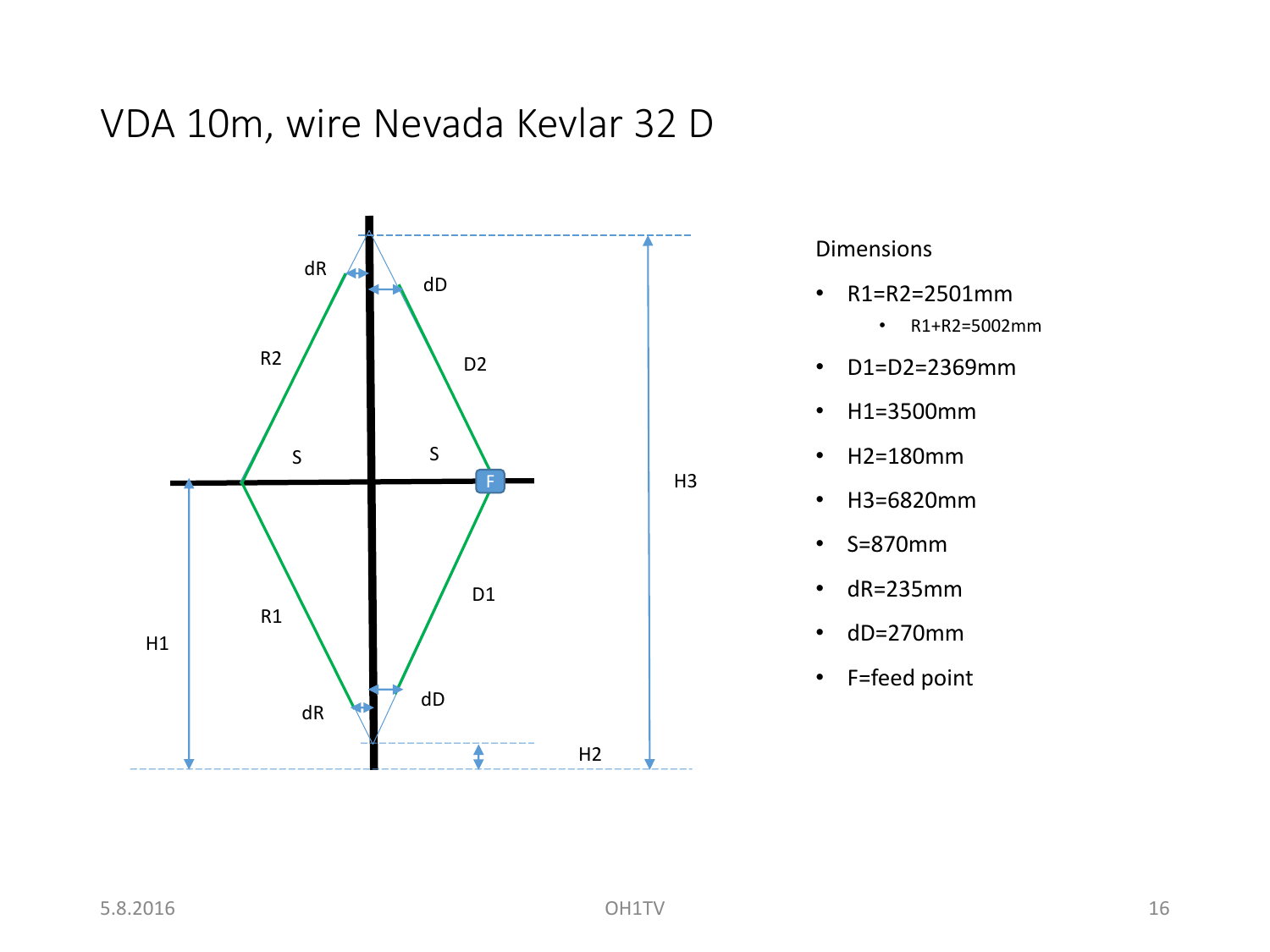### VDA 17m, 5m from shore line



**Total Field** 

#### **EZNEC Pro/4**

|  | 18.12 MHz |  |
|--|-----------|--|
|  |           |  |

0.0 dBmax

| <b>Elevation Plot</b><br>Azimuth Angle | $0.0$ deg.                           | <b>Cursor Elev</b><br>Gain | 7.0 dea.<br>9.49 dBi |
|----------------------------------------|--------------------------------------|----------------------------|----------------------|
| <b>Outer Ring</b>                      | 9.49 dBi                             |                            | $0.0$ dBm            |
| Slice Max Gain                         | $9.49$ dBi @ Elev Angle = 7.0 deg.   |                            |                      |
| Beamwidth                              | 18.8 deg.; -3dB @ 1.7, 20.5 deg.     |                            |                      |
| Sidelobe Gain                          | $-3.58$ dBi @ Elev Angle = 51.0 deg. |                            |                      |
| Front/Sidelobe                         | 13.07 dB                             |                            |                      |



 $= 44.06 - j 7.294 ohms$ Refl Coeff 0.09973 at -124.74 deg.  $= -0.05683 - j 0.08195$ Ret Loss 20.0 dB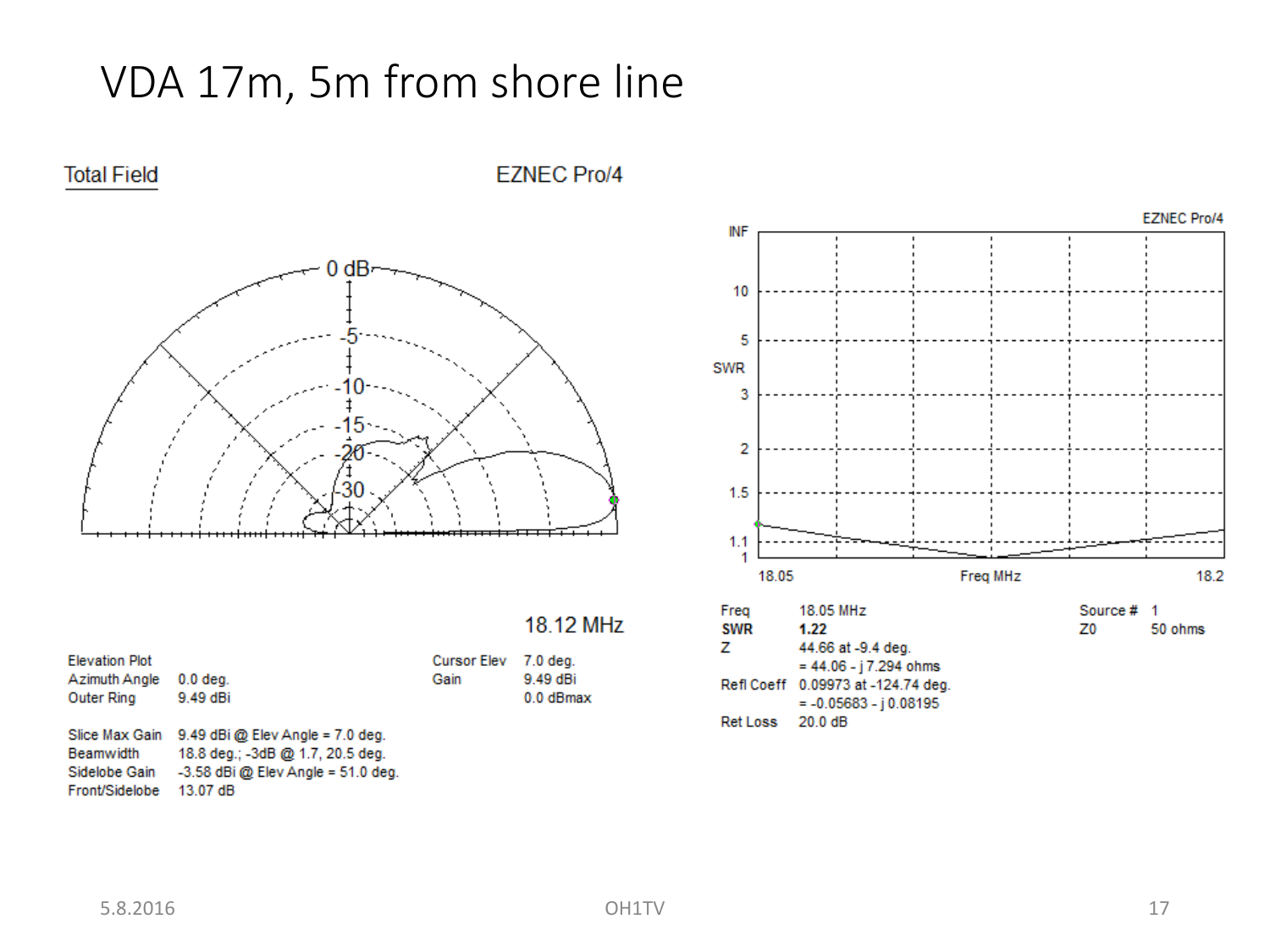### VDA 15m, 5m from shore line



**Total Field** 

#### **EZNEC Pro/4**

0.0 dBmax

| <b>Elevation Plot</b> |                                      | <b>Cursor Elev</b> | 7.0 dea.  |
|-----------------------|--------------------------------------|--------------------|-----------|
| Azimuth Angle         | $0.0$ deg.                           | Gain               | 9.39 dBi  |
| Outer Ring            | 9.39 dBi                             |                    | $0.0$ dBm |
|                       |                                      |                    |           |
| Slice Max Gain        | 9.39 dBi @ Elev Angle = 7.0 deg.     |                    |           |
| Beamwidth             | 17.9 deg.; -3dB @ 1.8, 19.7 deg.     |                    |           |
| Sidelobe Gain         | $-2.67$ dBi @ Elev Angle = 47.0 deg. |                    |           |
| Front/Sidelobe        | 12.06 dB                             |                    |           |



Ret Loss 12.0 dB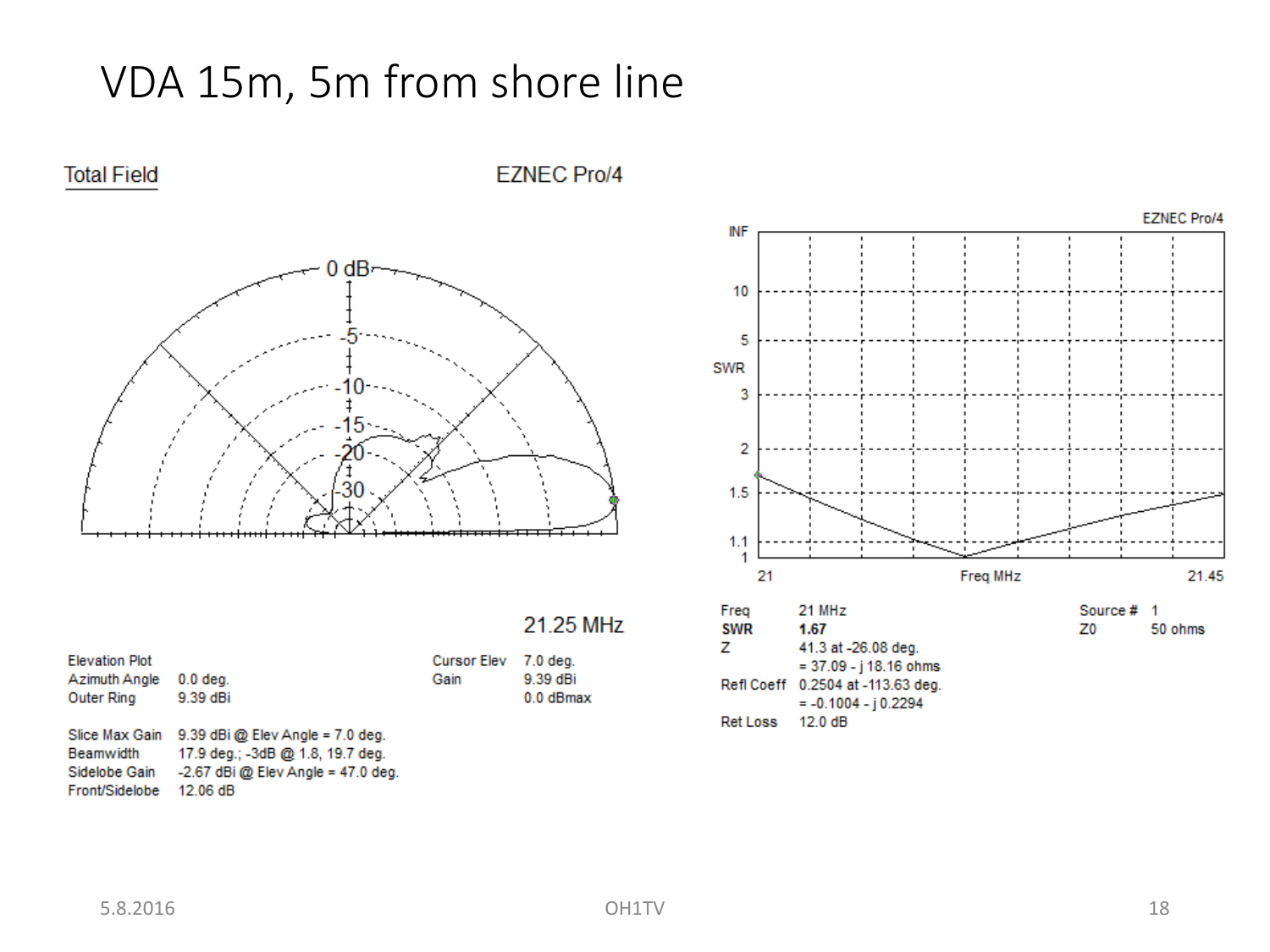### VDA 12m, 4.2m from shore line



**EZNEC Pro/4** 



| <b>Elevation Plot</b><br>Azimuth Angle<br>Outer Ring           | $0.0$ deg.<br>9.36 dBi                                                                                                    | <b>Cursor Elev</b><br>Gain | 7.0 deg.<br>9.36 dBi<br>0.0 dBmax |
|----------------------------------------------------------------|---------------------------------------------------------------------------------------------------------------------------|----------------------------|-----------------------------------|
| Slice Max Gain<br>Beamwidth<br>Sidelobe Gain<br>Front/Sidelobe | $9.36$ dBi @ Elev Angle = 7.0 deg.<br>17.2 deg.; -3dB @ 1.8, 19.0 deg.<br>$-1.64$ dBi @ Elev Angle = 48.0 deg.<br>11.0 dB |                            |                                   |